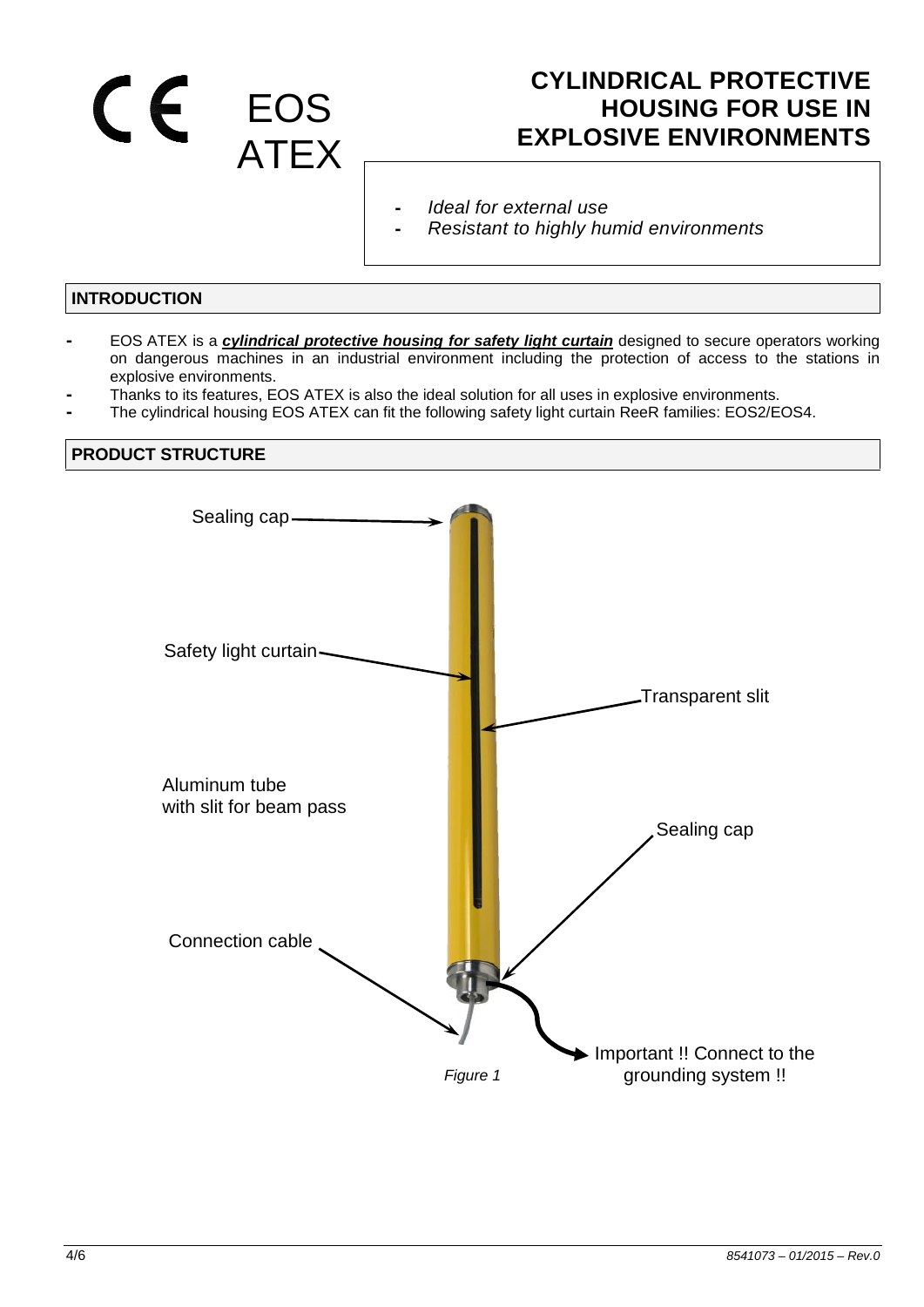#### **GENERAL CHARACTERISTICS**

- Integrated anti-condensation system through the GORE™ vent.
- Degree of protection IP65.
- Operating temperature from -10° to 55°C.
- CE certified.

#### **PROTECTIVE HOUSING TECHNICAL CHARACTERISTICS**

| <b>Fastenings</b>                   |                           | Via 2 circular brackets                                |  |
|-------------------------------------|---------------------------|--------------------------------------------------------|--|
| °C<br><b>Operating temperature</b>  |                           | $-100.55$                                              |  |
| <b>Material</b>                     | <b>Transparent tube</b>   | PC (Polycarbonate tube) Ø 50mm                         |  |
|                                     | <b>Protective tube</b>    | Aluminium yellow painted RAL1003 - Ø 56mm              |  |
|                                     | <b>Sealing caps</b>       | Stainless steel (AISI 316L) - Ø 56mm / Silicone O-RING |  |
|                                     | <b>Fastening brackets</b> | Stainless steel (AISI 316L)                            |  |
| Degree of protection                |                           | IP65                                                   |  |
| ATEX degree of protection (94/9/CE) |                           | II 3G Ex nA IIC T6 Gc<br>Gasses:                       |  |
|                                     |                           | II 3D Ex to IIIC $T$ 60 $^{\circ}$ C Dc<br>Dust:       |  |

### **LIGHT CURTAIN ELECTRICAL CONNECTIONS**

| <b>EMITTER</b> |              |                     |                          |  |  |
|----------------|--------------|---------------------|--------------------------|--|--|
| <b>PIN</b>     | <b>COLOR</b> | <b>NAME</b>         | <b>DESCRIPTION</b>       |  |  |
|                | Brown        | 24VDC               | +24VDC power supply      |  |  |
| 3              | Blue         | 0VDC                | <b>OVDC</b> power supply |  |  |
| 5              | Grey         | PF.                 | Ground connection        |  |  |
| 2              | White        | RANGE0 <sup>*</sup> |                          |  |  |
|                | Black        | RANGE1 <sup>*</sup> | Barrier configuration    |  |  |

| <b>RECEIVER</b> |              |                   |                       |  |  |  |
|-----------------|--------------|-------------------|-----------------------|--|--|--|
| <b>PIN</b>      | <b>COLOR</b> | <b>NAME</b>       | <b>DESCRIPTION</b>    |  |  |  |
|                 | Brown        | 24VDC             | +24VDC power supply   |  |  |  |
| 3               | Blue         | 0VDC              | 0VDC power supply     |  |  |  |
| 5               | Red          | PF                | Ground connection     |  |  |  |
| $\mathbf{2}$    | White        | OSSD <sub>1</sub> |                       |  |  |  |
|                 | Green        | OSSD2             | Safety static outputs |  |  |  |

The screw (on the connector side of the cover) must be connected to a metal part of the system with a permanent ground connection. Failure to comply with this precaution would result in the product not meeting ATEX specifications.

#### **DIMENSIONS (mm)**





"Safety instructions" labels are supplied with the device. Select the label in the language used in the work environment and attach it to the light curtain in a position where it is clearly visible.

REER assumes no responsibility for the consequences of incorrect installation or installation in environments for which the device is not intended.